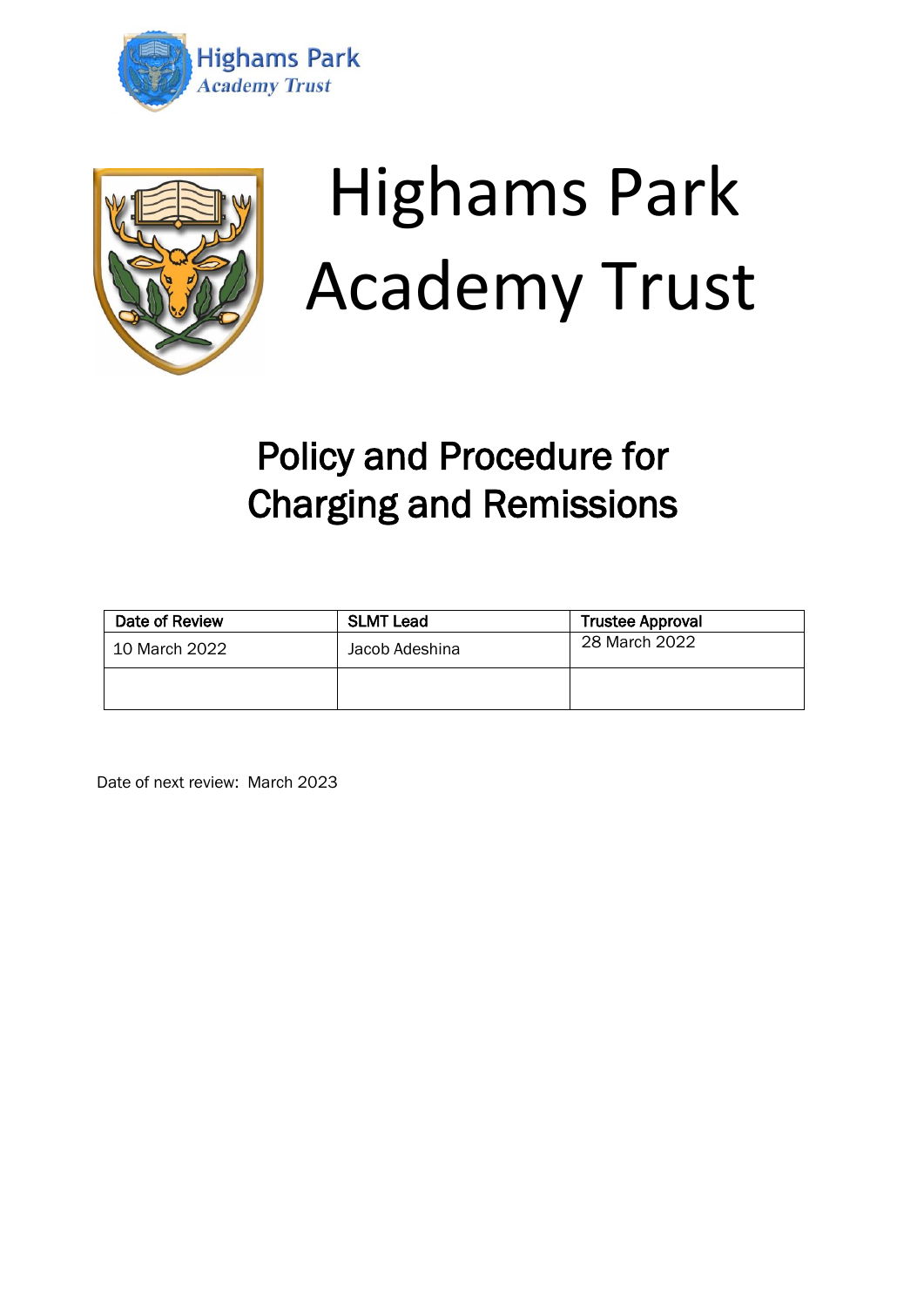

2.36 The academy trust should set fees for its chargeable services at full cost, but can apply an additional rate of return when in a commercial environment.

2.37 For the provision of mainstream boarding places, trusts must charge on a full cost recovery basis applying a rate of return of 8% on boarding charges. Fees and charges should be determined in accordance with ESFA's guidance on Managing boarding provision and annex 6.1 of Managing Public Money.

*Academy Trust Handbook, September 2021.* 

#### **1.0 Introduction**

This Policy gives regard to the Charging guidance referred to in the Academy Trust Handbook 2021, DfE guidance on full cost recovery in the note on 'Managing boarding provision' and wider advice issued to the public in HM Treasury publication – 'Managing Public Money'.

The Trust applies full cost recovery to all chargeable services including overheads.

#### **1.1 Admissions**

There is no charge for admissions.

#### **1.2 School meals**

School meals are currently charged at a rate of £2.15. This covers the full cost of a meal.

There is no charge for children who are entitled to free school meals.

You can check to see whether your child is eligible for Free School Meals at: <https://www.walthamforest.gov.uk/content/free-school-meals>

#### **1.3 Public examinations**

There is no charge for examinations that are part of the curriculum and on the school's set examinations list, where children have been prepared for the examinations by the school. However, if the student fails without good reason to meet an examination requirement, the school may recover the fee incurred from the students' parents /carers. This includes re-sits.

There is no charge for examinations that are not on the set list, but have been arranged by the school.

There is a charge of the examination entry fee(s) if the registered student has not been prepared for the examination(s) at the school.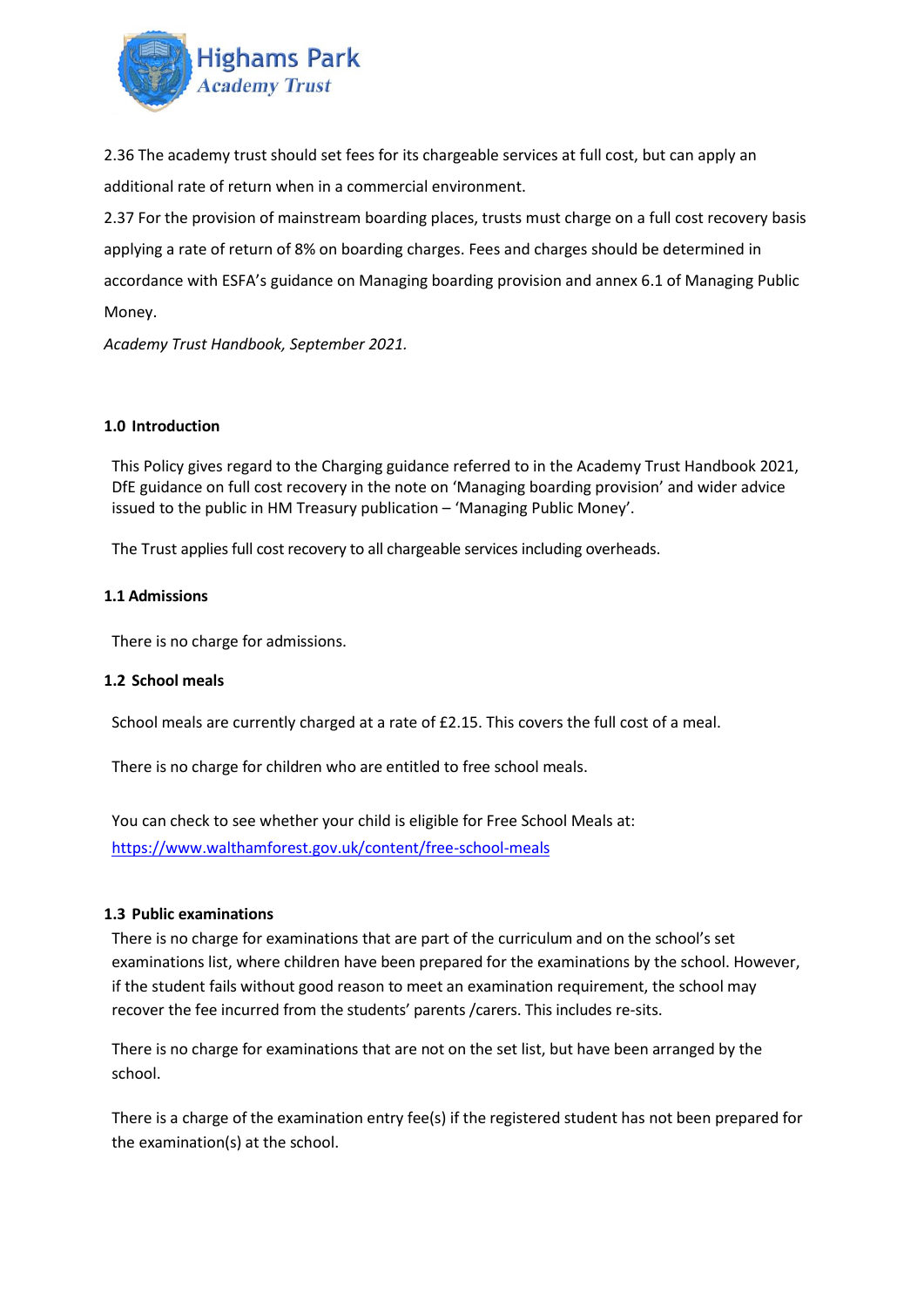

# **1.4 Activities and Educational Visits:**

There is no charge for activities that take place during or outside of school hours when they are:

- Part of the set curriculum, including sports matches against other schools
- Part of the syllabus for a public examination that the student is being prepared for by the school Part of the school's basic curriculum for religious education.
- Part of Activities week where the student remains on site.

# **We may charge for:**

- **1.4.1** books and materials that the parent/carer wishes the child to keep (the cost will be made clear to the parents before charge)
- **1.4.2** optional extras
- **1.4.3** music or vocal tuition

# **1.5 Optional extras**

The school will charge for optional extras. Optional extras are:

Education provided outside of school time that is **not:**

- **1.5.1** part of the National Curriculum
- **1.5.2** part of a syllabus for a prescribed public examination that the student is being prepared for at the school
- **1.5.3** part of religious education
- **1.5.4** examination entry fee(s) if the registered student has not been prepared for the examination(s) at the school
- **1.5.5** Transport that is not taking the student to school or to other premises where the local authority or governing body has arranged for the student to be provided with education*.*
- **1.5.6** Board and lodging for a student on a residential visit.

# **1.6 The cost of optional extras**

The Principal will decide when it is necessary to charge for optional activities and may levy an 8% admin fee. The levels of charge will be set annually by the Principal on the recommendation of the Resources committee. The charges, when determined, will be published on the school's website and appended to this policy.

Any charge made in respect of individual students will not exceed the actual cost of providing the optional extra activity, divided equally by the number of students participating. In no circumstances will there be an element of subsidy required for any students wishing to participate in the activity whose parents are unwilling or unable to pay the full charge.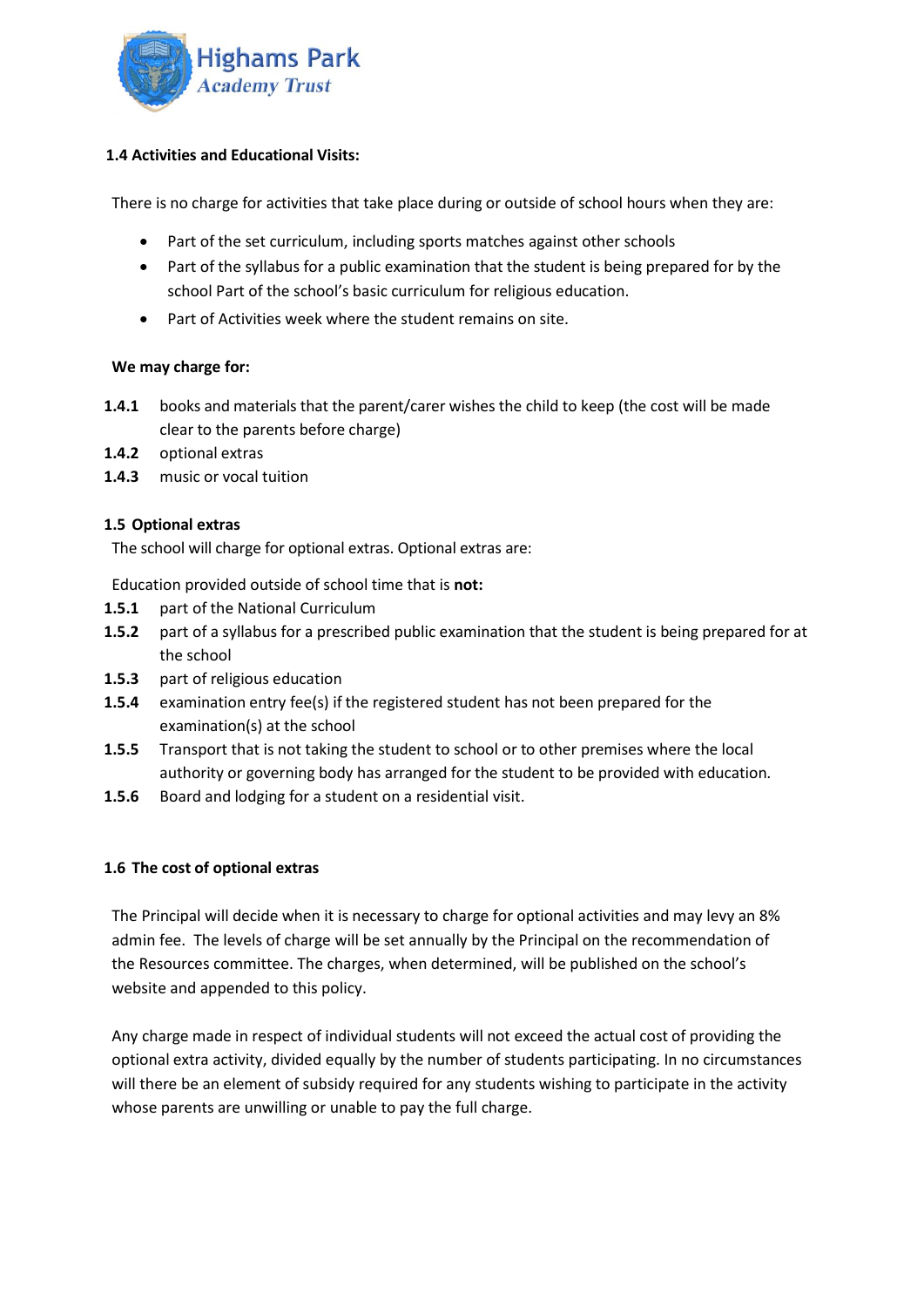

When calculating the cost of optional extras an amount may be included in relation to:

- **1.6.1** any materials, books, instruments or equipment provided in connection with the optional extra
- **1.6.2** teaching staff engaged under contracts for services purely to provide an optional extra, including supply teachers engaged specifically to provide the optional extra
- **1.6.3** The cost or a proportion of the costs, for teaching staff employed to provide tuition in playing a musical instrument, where the tuition is an optional extra.

Participation in any optional extra activity will be on the basis of parental choice and a willingness to pay the charges. The school will need to have the agreement of parents before organising the provision of an optional extra where charges will be made.

**1.7** Activities that take place partly during school hours either on or off site

Travelling time is included in time spent on activity.

In cases where the majority of a non-residential activity takes place outside of school hours the charge cannot include the cost of alternative provision for those students who do not wish to participate. So, no charge can be made for supply teachers to cover for those teachers who are absent from school accompanying students on a visit.

In this case the charging of the activity will be the same as is outlined in section 1.8.

# **1.8 Residential activities**

#### **Our school will not charge for:**

- **1.8.1** education provided on any visit that takes place outside school hours if it is part of the National Curriculum, or part of a syllabus for a prescribed public examination that the student is being prepared for at the school, or part of religious education
- **1.8.2** supply teachers to cover for those teachers who are absent from school accompanying students on a residential visit

#### **Our school will charge for:**

#### **Board and lodging**

When any visit has been organised by the school where there may be a cost for board and lodging, parents will be informed of this before the visit takes place. We will charge anything up to the full cost of board and lodging on residential visits, whether it is classified as taking place during school hours or not. The charge will be calculated on a full cost recovery basis including overheads.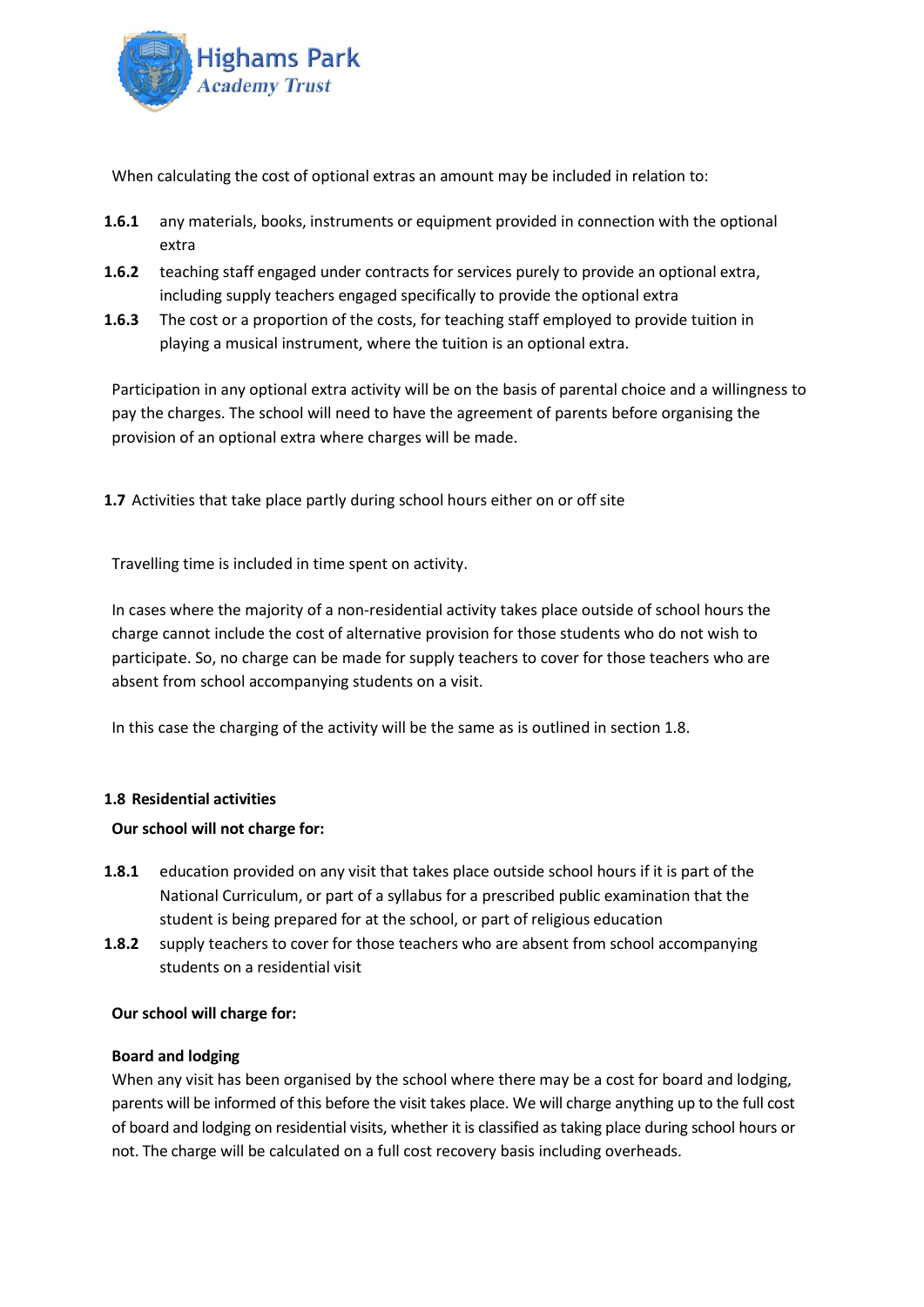

# **Travel**

The amount charged will be calculated to cover the unit cost per student. These charges may not apply to those students entitled to remissions, but no other students will be charged extra to cover those costs.

#### **1.9 Music tuition within school hours**

The Academy follows government legislation that states that all education provided during school hours must be free; however, music lessons are an exception to this rule.

**Charges will be made if** the teaching is **not** an essential part of either the National Curriculum or a public examination syllabus being followed by the student(s), or the first access to the Key Stage 2 Instrumental and Vocal Tuition Programme (Wider Opportunities).

The school may charge for teaching requested by parents and delivered by specialist tutors given to either an individual student or groups of any appropriate size (provided that the size of the group is based on sound pedagogical principles) to play a musical instrument or to sing. The cost of these lessons may depend on the size and duration of the class as well as the type of instrument. If a student is absent the cost of the lesson will still be recovered unless 24 hours' notice is provided.

**The** school will not charge if the music tuition is part of the National Curriculum or public examination syllabus being followed by the student. This includes instruments, music books and exam fees.

The Trust is dedicated to ensuring equal opportunities for all students including access to specialised music tuition, therefore charges made for music tuition within school hours will be remitted for students on free school meals.

There is no charge for vocal or instrumental tuition for children in care. This includes instruments, music books and exam fees*.*

#### **1.10 Extended services**

The Trust is dedicated to providing a well-rounded and extensive education for our students which includes a wide range of extra-curricular activities (extended services). Extended services enable our school to provide:

- **1.10.1** high-quality learning opportunities either side of the school day
- **1.10.2** ways of intervening early when children are at risk of poor outcomes, e.g. by providing access to study support, parenting support or to more specialist services (such as health, social care or special educational needs services)
- **1.10.3** ways of increasing student engagement
- **1.10.4** Ways of improving outcomes and narrowing gaps in outcomes between different groups of students.

The total charge will not exceed the cost of providing the activity and no parent will be asked to subsidise others.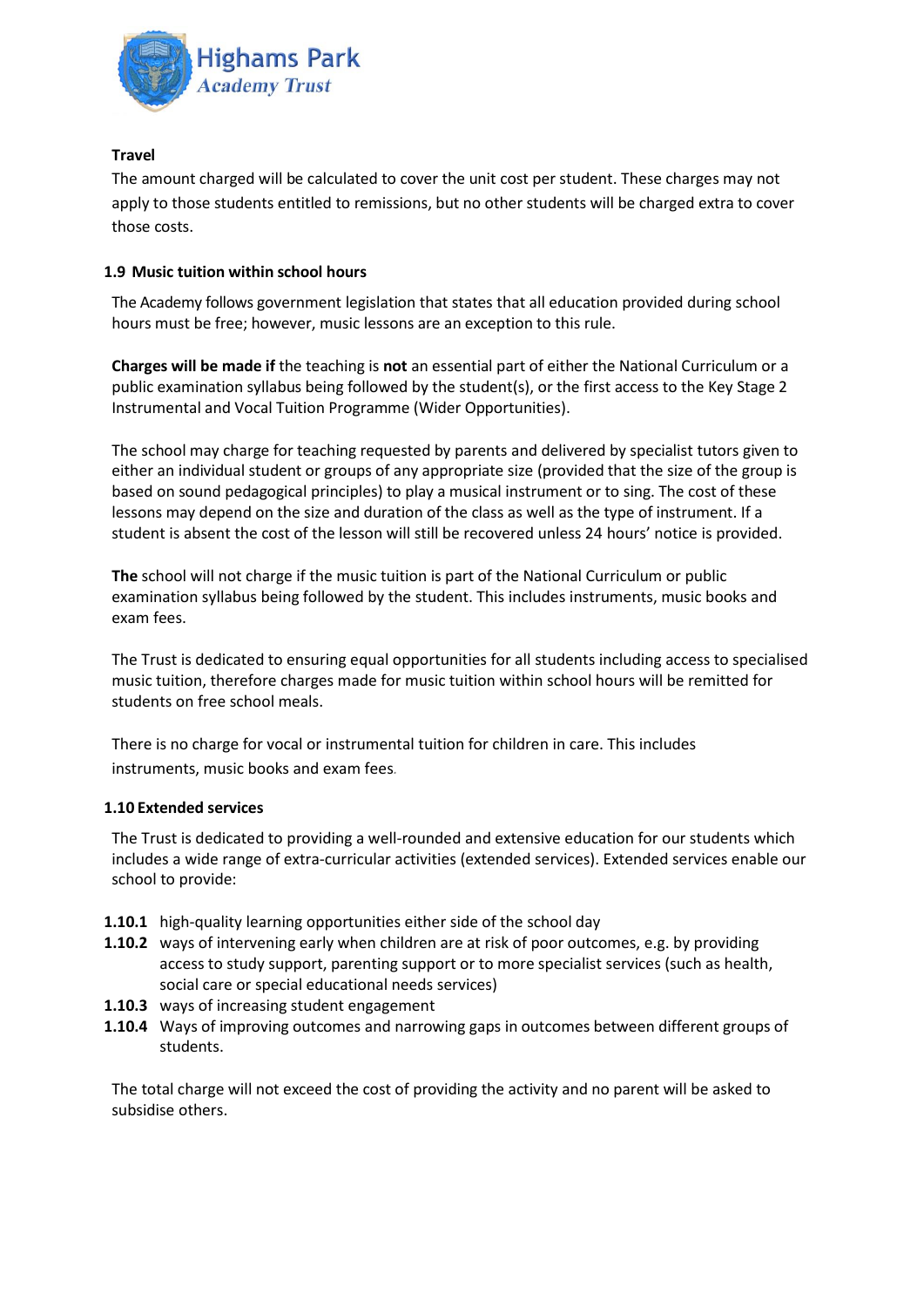

#### **1.11 Damage to property and breakages**

Where school property has been willfully or recklessly damaged by a student or parent the school may charge those responsible for some or all of the cost of repair or replacement.

Where property belonging to a third party has been damaged by a student, and the school has been charged, the school may charge some or all of the cost to those responsible.

Whether or not these charges will be made will be decided by the Principal and dependent on the situation.

#### **1.12 Remissions and concessions**

The school may choose to subsidise part or all of the payment of some charges for certain activities and students, and this will be determined by the Vice Principal on a case by case basis.

#### **1.13 Voluntary contributions**

The Academy Trust may ask for voluntary contributions to the school for general funds and/or to fund activities that will enrich our students' education.

In any case where an activity cannot be afforded without voluntary funding, this will be made clear to the parents by the school. If the activity is cancelled all monies paid will be returned to parents.

There is no obligation for a parent or carer to make any contribution and the school will in no way pressure parents to contributing.

#### **1.14 Pupil Premium statement**

Highams Park School is committed to ensuring fair access and treatment of all students, and this means ensuring that no child is excluded from an activity because the parents or carers of that child are unable to pay. If there is insufficient funding for an activity, then it will be cancelled.

The identity of the child or parents of the child who did not want to make the payment, or could not make the payment, will not be disclosed under any circumstances.

# **1.15 Payment**

The School operates a cashless payment system. All parents are required to register and make payment to the School online payment system into their Child's account. Payment is taken using either a code or biometric data collected from students following a signed consent form at the point of admissions. Please contact the Finance office for a registration letter with a link code to activate your cashless account.

#### **1.16 Refund**

1.16.1. All initial deposits for school trips will be non-refundable. Parents will be informed of this when they are provided with initial information about the trip. In the event that the school has to cancel a trip due to foreseen circumstances, parental contributions will be refunded. In the event that a school trip is cancelled by a party other than the school due to unforeseen circumstances, it is at the Principal's discretion as to whether a refund is given to parents.